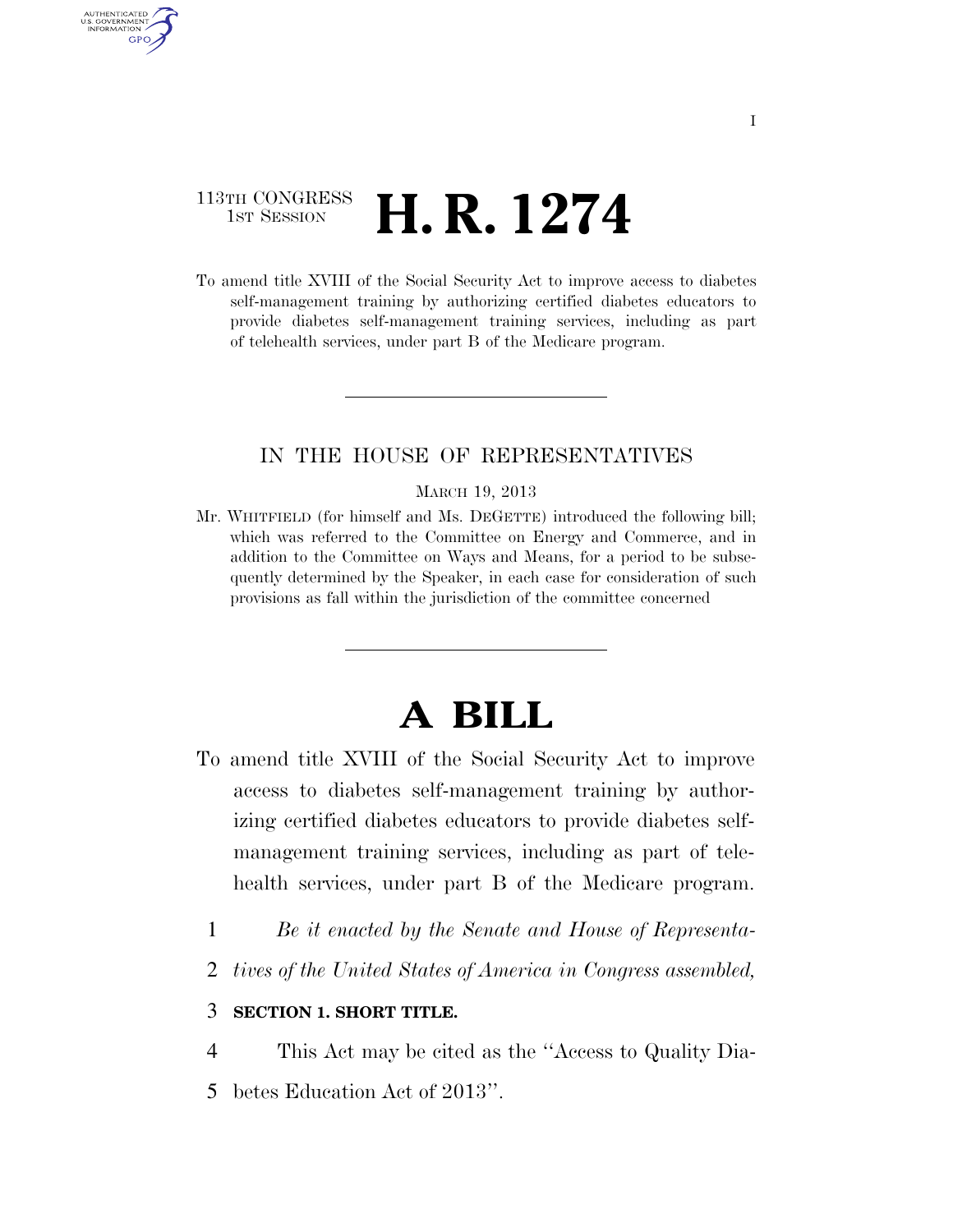### **SEC. 2. FINDINGS.**

Congress makes the following findings:

 (1) The Centers for Disease Control and Pre-4 vention (hereinafter "CDC") report that nearly 26,000,000 Americans have diabetes, in addition to an estimated 79,000,000 Americans who have prediabetes, an increase of 24,000,000 Americans with either diabetes or prediabetes since 2008. Peo- ple with prediabetes are at increased risk of devel-oping Type 2 diabetes or cardiovascular disease.

 (2) Diabetes impacts 8.3 percent of all Ameri- cans and 11.3 percent of American adults. The CDC estimates that as many as 1 in 3 Americans will have diabetes by 2050 if current trends continue.

 (3) According to the American Diabetes Asso- ciation, the total costs of diagnosed diabetes have risen to \$245 billion in 2012 from \$174 billion in 2007, when the cost was last examined by the CDC. This figure represents a 41 percent increase over a five-year period.

 (4) One in 3 Medicare dollars is currently spent on people with diabetes.

 (5) There were 11.3 million diabetes related emergency room visits in 2008, compared with 9.5 million in 2000, an increase of 11 percent.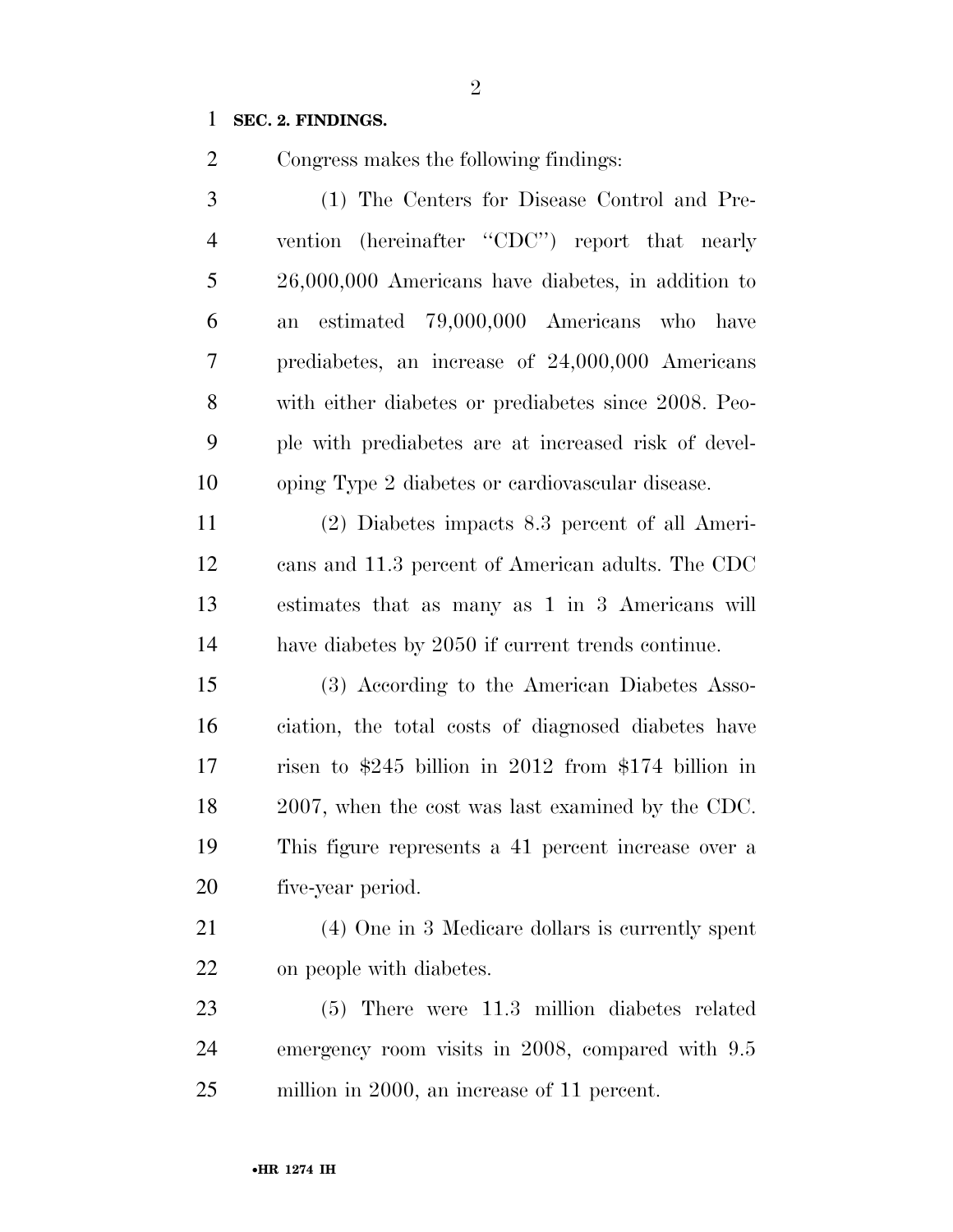(6) According to the CDC, health care pro- viders are finding statistically significant increases in the prevalence of Type 2 diabetes in children and adolescents.

 (7) Diabetes self-management training (herein- after ''DSMT''), also called diabetes education, pro- vides critical knowledge and skills training to pa- tients with diabetes, helping them manage medica- tions, address nutritional issues, facilitate diabetes- related problem solving, and make other critical life- style changes to effectively manage their diabetes. Evidence shows that individuals participating in DSMT programs are able to progress along the con- tinuum necessary to make sustained behavioral changes in order to manage their diabetes.

 (8) A certified diabetes educator is a State li- censed or registered health care professional who specializes in helping people with diabetes develop the self-management skills needed to stay healthy and avoid costly acute complications and emergency care, as well as debilitating secondary conditions caused by diabetes.

 (9) Diabetes self-management training has been proven effective in helping to reduce the risks and complications of diabetes and is a vital component of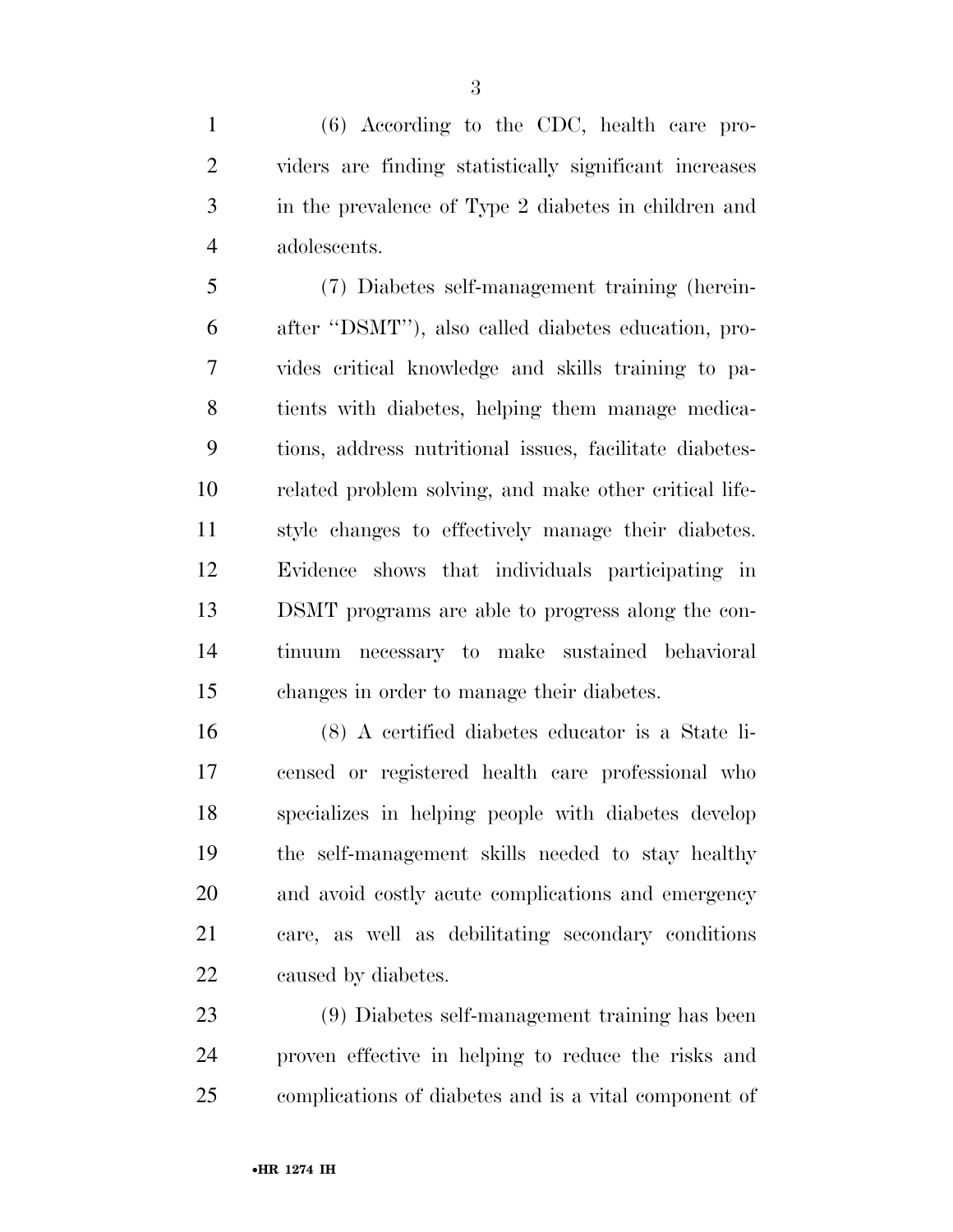an overall diabetes treatment regimen. Patients who have received training from a certified diabetes edu- cator are better able to implement the treatment plan received from a physician skilled in diabetes treatment.

 (10) Lifestyle changes, such as those taught by certified diabetes educators, directly contribute to better glycemic control and reduced complications from diabetes. Evidence shows that the potential for prevention of the most serious medical complications caused by diabetes to be as high as 90 percent (blindness), 85 percent (amputations), and 50 per- cent (heart disease and stroke) with proper medical treatment and active self-management.

 (11) In recognition of the important role of DSMT programs, the CDC in 2012 awarded fund- ing to expand the National Diabetes Prevention Pro- gram to help prevent the onset of Type 2 diabetes for individuals at high risk.

 (12) The net savings to the Medicare program of ensuring that beneficiaries have access to quality DSMT is estimated to be \$2,000,000,000 over 10 years.

 (13) Despite its effectiveness in reducing diabe-tes-related complications and associated costs, diabe-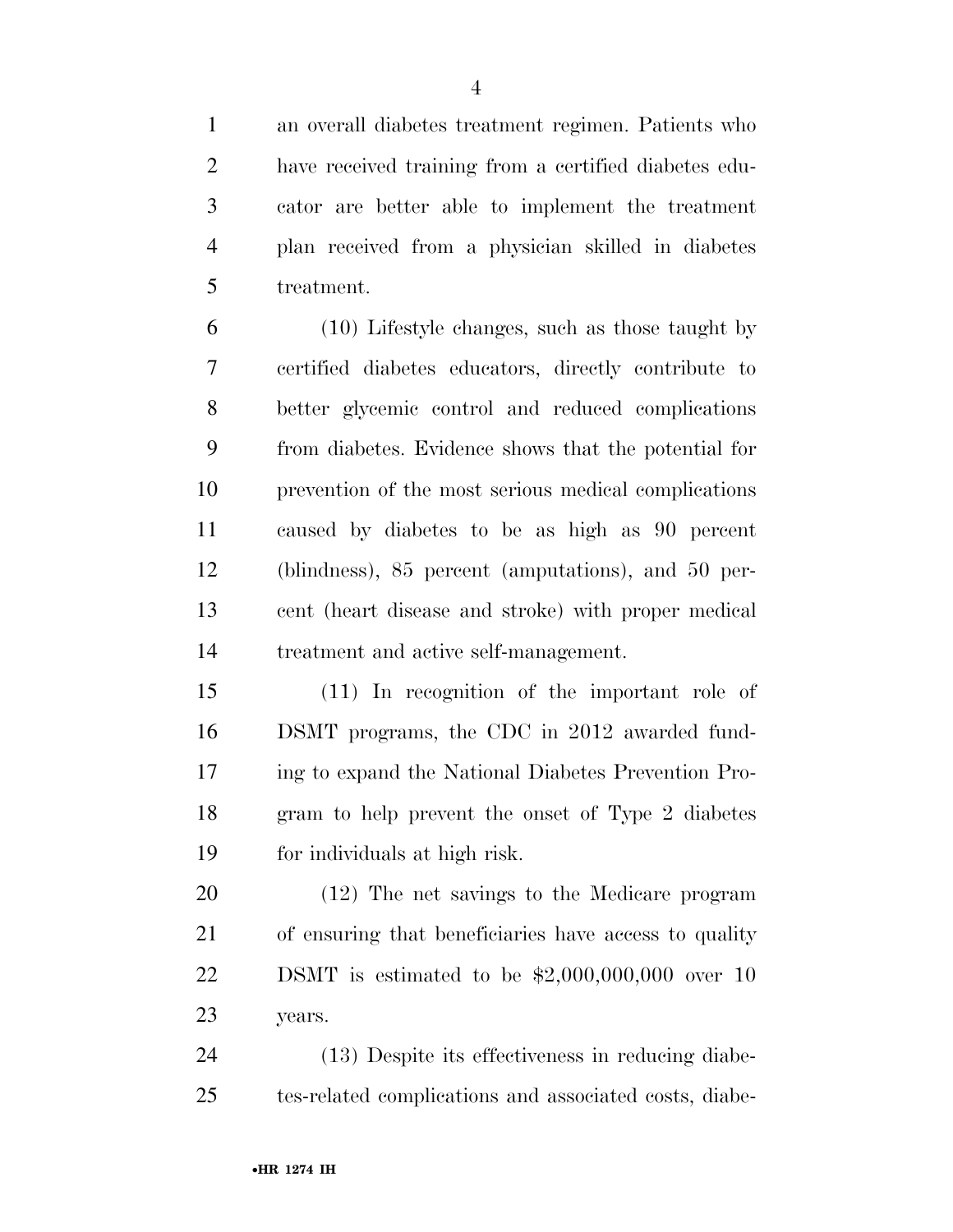tes self-management training has been recognized by the Centers for Medicare & Medicaid Services as an underutilized Medicare benefit, even after more than a decade of coverage. (14) Enhancing access to diabetes self-manage- ment training programs that are certified as nec- essary by the patient's treating physician and taught by certified diabetes educators is an important pub- lic policy goal that can help improve health out-comes, ensure quality, and reduce escalating diabe-

tes-related health costs.

 **SEC. 3. RECOGNITION OF CERTIFIED DIABETES EDU- CATORS AS AUTHORIZED PROVIDERS OF MEDICARE DIABETES OUTPATIENT SELF-**

**MANAGEMENT TRAINING SERVICES.** 

 (a) IN GENERAL.—Section 1861(qq) of the Social Se-17 curity Act (42 U.S.C.  $1395x(qq)$ ) is amended—

 (1) in paragraph (1), by striking ''by a certified 19 provider (as described in paragraph  $(2)(A)$ ) in an outpatient setting'' and inserting ''in an outpatient setting by a certified diabetes educator (as defined in paragraph (3)) or by a certified provider (as de-23 seribed in paragraph  $(2)(A)$ "; and

 (2) by adding at the end the following new paragraphs: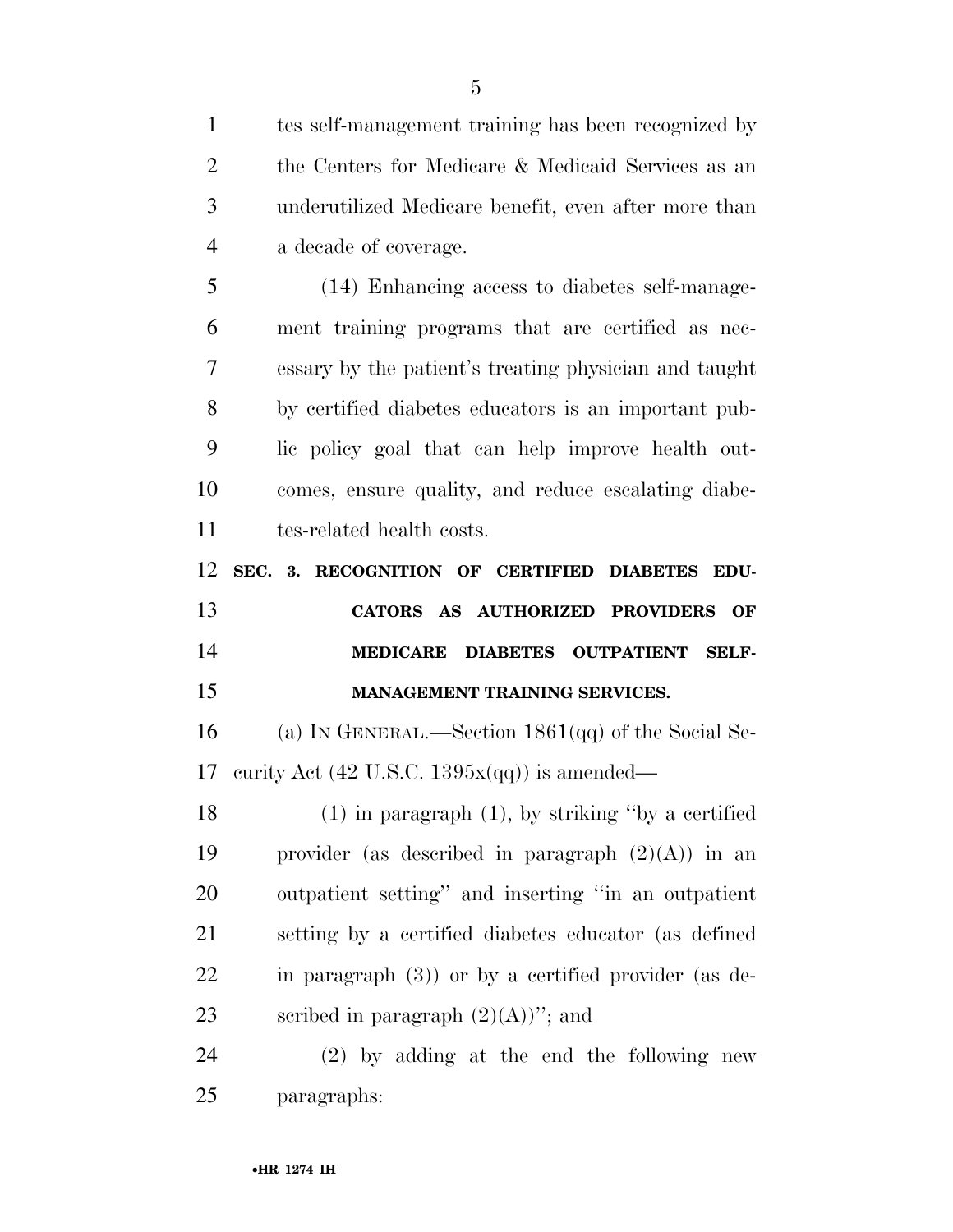| $\mathbf{1}$   | "(3) For purposes of paragraph $(1)$ , the term 'cer-       |
|----------------|-------------------------------------------------------------|
| 2              | tified diabetes educator' means an individual—              |
| 3              | "(A) who is licensed or registered by the State             |
| $\overline{4}$ | in which the services are performed as a certified di-      |
| 5              | abetes educator; or                                         |
| 6              | $\lq\lq (B)$ who—                                           |
| $\tau$         | "(i) is licensed or registered by the State                 |
| 8              | in which the services are performed as a health             |
| 9              | care professional;                                          |
| 10             | "(ii) specializes in teaching individuals                   |
| 11             | with diabetes to develop the necessary skills and           |
| 12             | knowledge to manage the individual's diabetic               |
| 13             | condition; and                                              |
| 14             | "(iii) is certified as a diabetes educator by               |
| 15             | a recognized certifying body (as defined in                 |
| 16             | paragraph $(4)$ ).                                          |
| 17             | "(4) For purposes of paragraph $(3)(B)(iii)$ , the term     |
|                | 18 'recognized certifying body' means a certifying body for |
| 19             | diabetes educators which is recognized by the Secretary     |
| 20             | as authorized to grant certification of diabetes educators  |
| 21             | for purposes of this subsection pursuant to standards es-   |
| 22             | tablished by the Secretary.".                               |
| 23             | (b) TREATMENT AS A PRACTITIONER, INCLUDING                  |
| 24             | FOR TELEHEALTH SERVICES.—Section $1842(b)(18)(C)$ of        |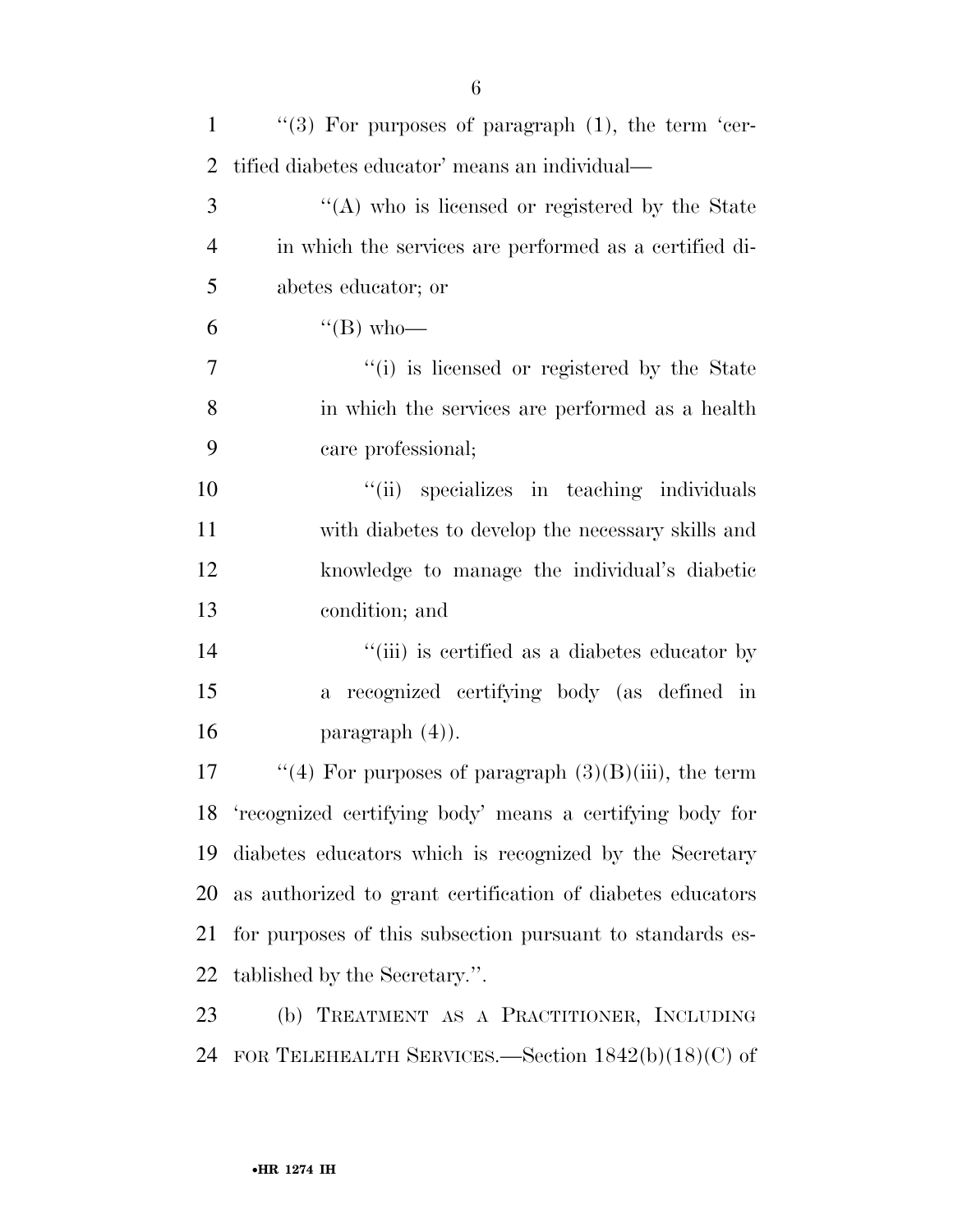1 the such Act  $(42 \text{ U.S.C. } 1395u(b)(18)(C))$  is amended by adding at the end the following new clause: ''(vii) A certified diabetes educator (as defined 4 in section  $1861(qq)(3)$ .". (c) GAO STUDY AND REPORT.— (1) STUDY.—The Comptroller General of the United States shall conduct a study to identify the barriers that exist for Medicare beneficiaries with di- abetes in accessing diabetes self-management train- ing services under the Medicare program, including economic and geographic barriers and availability of appropriate referrals and access to adequate and qualified providers. (2) REPORT.—Not later than 1 year after the date of the enactment of this Act, the Comptroller General of the United States shall submit to Con- gress a report on the study conducted under para-graph (1).

 (d) AHRQ DEVELOPMENT OF RECOMMENDATIONS FOR OUTREACH METHODS AND REPORT.—

21 (1) DEVELOPMENT OF RECOMMENDATIONS.— The Director of the Agency for Healthcare Research and Quality shall, through use of a workshop and other appropriate means, develop a series of rec-ommendations on effective outreach methods to edu